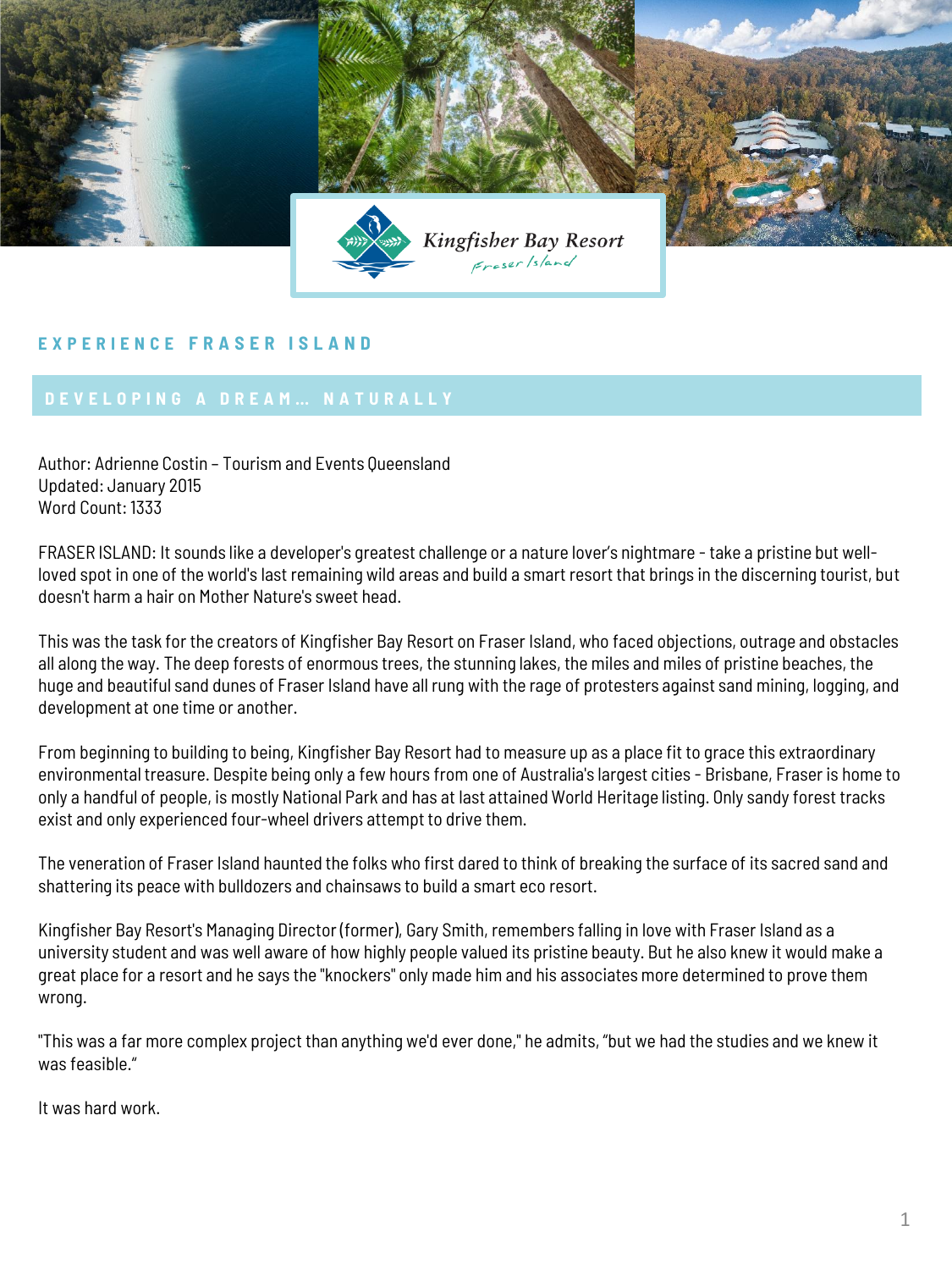

Imagine building yourself a dream home on some perfect little patch in the woods and actually lifting, potting and reserving 150,000 plants from the site so as to carefully preserve the original flora, setting up a huge nursery of these plants to keep the flora ecologically pure and avoid mainland plant diseases, and then lovingly propagating future plantings from those plants, growing them all in soil taken only from the site itself.

All landfill came from Fraser itself and gravel and aggregate had to be purchased from specially chosen mainland sites and washed to make sure it brought no unwanted elements.

Then imagine placing most of your house delicately on pylons driven into the sand, not just plopping it down on a concrete slab, to allow air to circulate and the roots of nearby trees to continue their growth unmolested. Yes, the original trees.

Anything of any size had to stay put and the bulldozers had to wend their way around them during the building. The majority of the buildings have been placed so as to leave these trees in peace, except for a few utility buildings in the tiny central shopping village and tennis court area.

And, except for these tennis courts and the pool area, there are no areas of gratuitous space, such as lawns, golf greens or manicured gardens. There is a tiny patch for a picnic table and playground near the 'pub', The Sand Bar, but otherwise the vegetation is quite natural and without a weed or an exotic plant to be seen. The original nursery from the sitepreparation days thrives today under the care of the 'gardeners' who have to make all their work look as if they have done nothing at all.

The exquisite ecological tight-rope walk of building and running Kingfisher Bay Resort has proved successful. Doubters have retracted their sneers - one of the resort's loudest critics, Mike West, who organised the original blockades to stop logging on the island, now declares that he's come full circle on Kingfisher and thinks they've done a great job. And awards have poured in for its architecture, pollution strategies, project development, its example for environmental tourism and even its healthy bush tucker menu.

Australian architects Guymer Bailey wanted to make the place look like "a natural extension of the island". It must have been heartbreaking to be asked to design something visually beautiful that doesn't show too much. Make it gorgeous, but invisible.

The Centre Complex is huge, but all you see as you approach by vehicular ferry across from River Heads is the graceful lines of its roof peeking through the trees and, at the right time of day, a lavish sunset reflected in the glass at the very top of the main building. Inside, you can see how vast the building actually is, looking up at its cathedral ceiling or perched in the little loft overlooking the indoor rainforest gardens that punctuate the public areas. It is built on a slab that has been painstakingly buried deep in the sand so that nearby tree roots can find a comfortable depth and so the place doesn't fly away in a high wind.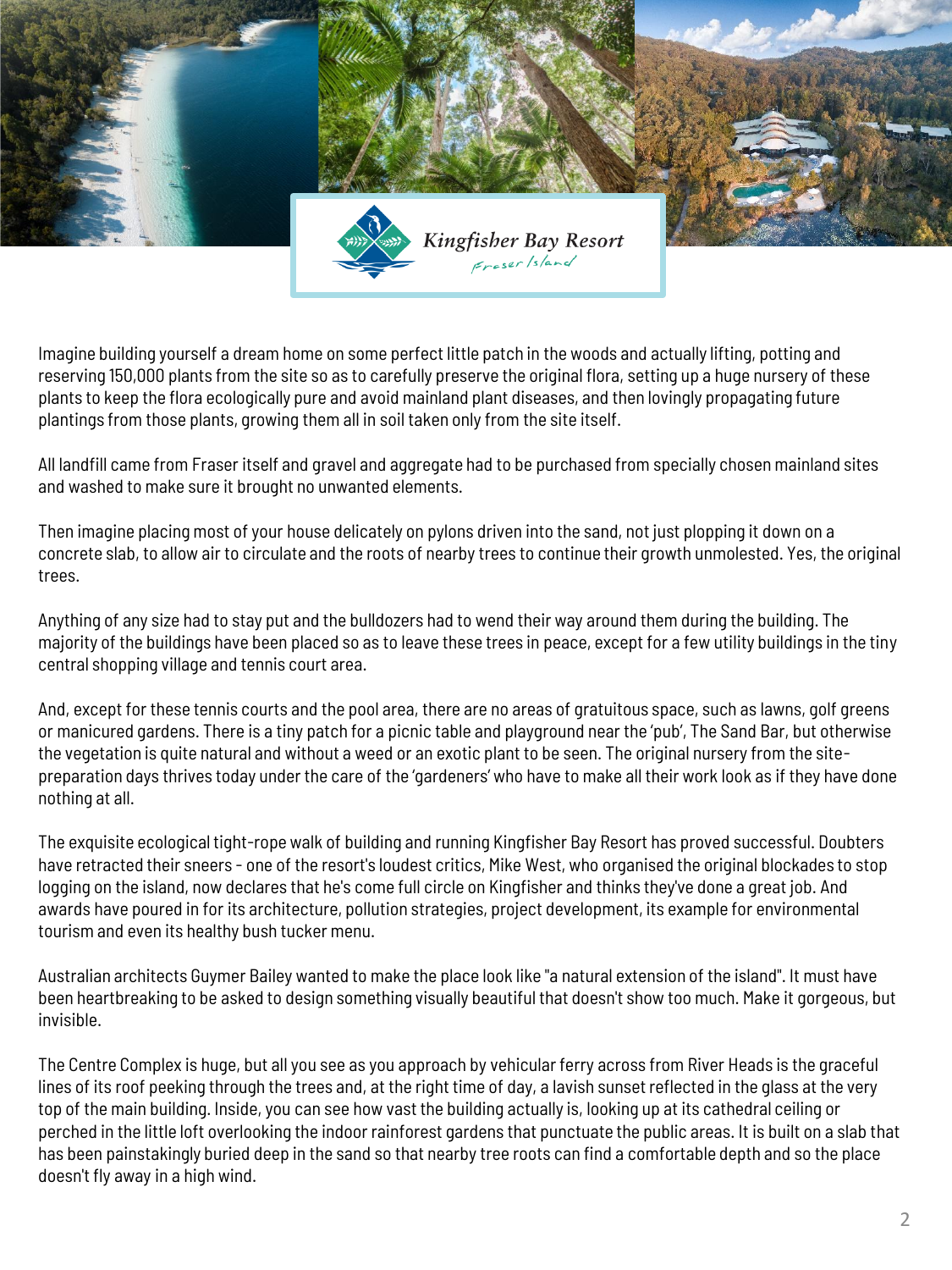

The entire place, main building, guest rooms, outbuildings, private villas and holiday houses, are all designed so as never to rise above the height of the trees, never break the even line that nature has created. The effect is that the complex appears to have somehow grown, organically, on the hillside in Kingfisher Bay, rather than being added to the landscape.

And such a landscape. Fraser being the world's largest sand island, a giant collection of sand dunes, the architect has given the buildings a roofline that follows the natural parabolic curve of a sand dune, a satisfying and graceful concept.

He's also used a lot of internal and external bracing, which is modern and clever, but somehow captures another natural feature - the tangle of slender tree trunks and vines in the rainforests and the stalks of thick reed banks in Fraser's lakes.

Everywhere you look the design of the place seeks to reflect the island itself, in homage to its natural beauty. The lines of the flooring are swirls of rainforest lianas, the upholstery glows with wildflower colours, and the swimming pool is designed to remind one of the lovely Lake McKenzie, a perfect clear lake with glistening white sand beaches that is arguably the prettiest of Fraser's many perched lakes, some clear, and some golden brown.

External colours also echo the natural hues of the island. The buildings are a deep, dark foresty brown, like the rich peaty soil you see everywhere on Fraser mingled with the sand, like the trunks of many of its incredible variety of trees, and like the 'coffee rock', which sounds delicious, but is simply a compacted version of that peaty soil and looks like rock protruding from the beach sand, but crumbles with a slight kick from a hiking boot.

The brown is complemented with a saucy turquoise in many strengths on walls, trim and furnishings, echoing the sea, the lakes, the bluey-green of Australian eucalypt leaves, and a deep, rich red, like the berries and tree barks from the dark rainforest of Fraser's interior.

The resort's interiors are mainly timber, light and cool, and decor is minimal and refreshing, with the exception of some peculiar light fittings, everywhere from bathrooms to the bars, which are meant to reflect the rough but endearing Australian outback by using shiny corrugated iron in simple curved shapes.

There is so much upon which to feast the eyes, whether you head off on 4WD adventures across the island or just toast by the pool. From genteel spotlighting walks around the resort at night to a jouncing, gear-meshing, 4WD trek on pure sand roads through the bush, up to the lakes, along the beaches, and into the deep woods at Central Station, you mustn't miss Fraser Island, the reason for this very special resort's existence here at Kingfisher Bay, where a love of rugged nature can finally meet the desire for a very comfortable place to stay.